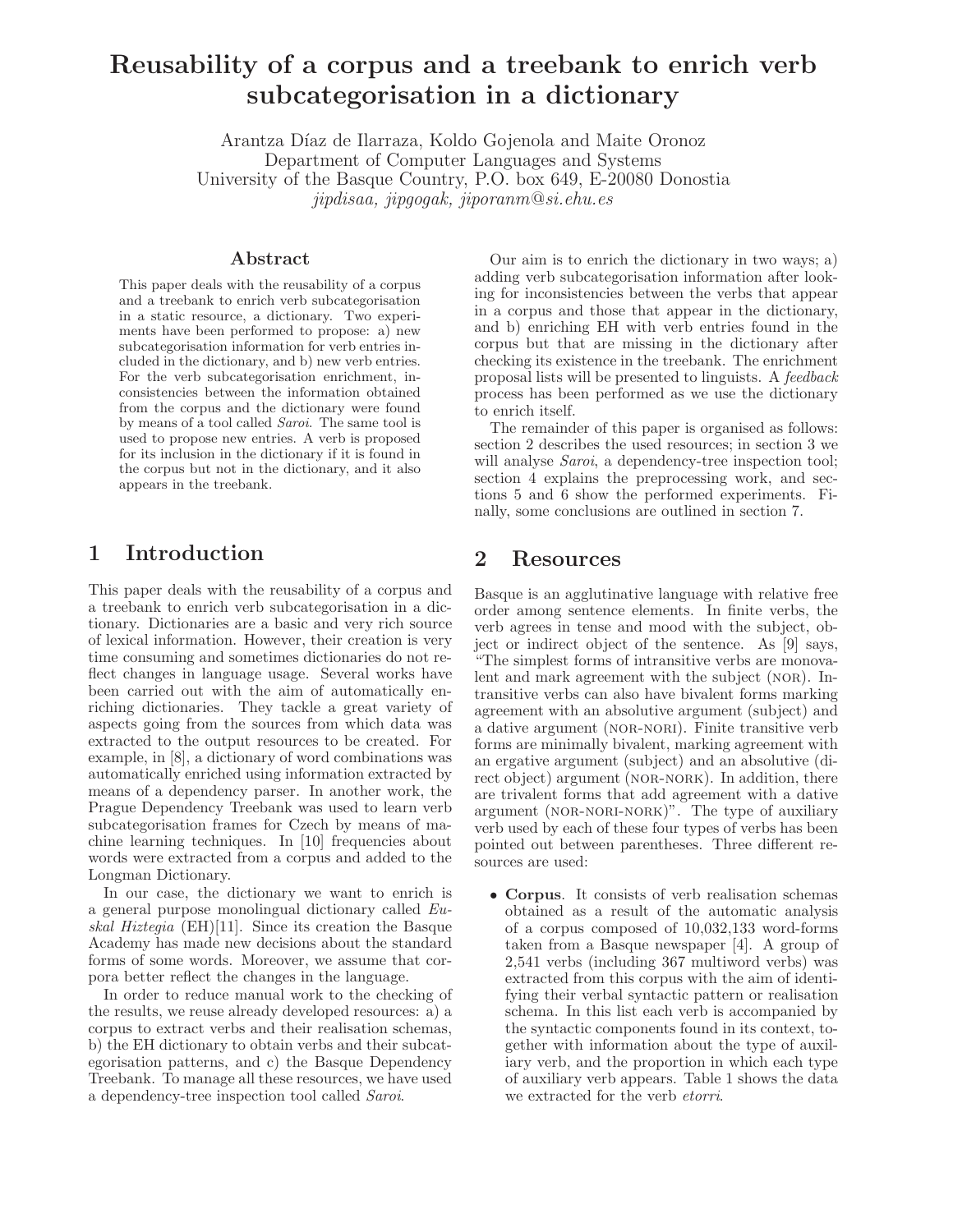| <b>Etorri</b> "to come" (5649 occurrences) |      |          |  |  |  |  |
|--------------------------------------------|------|----------|--|--|--|--|
| Aux. type                                  |      |          |  |  |  |  |
| NOR-NORK                                   |      | $0.03\%$ |  |  |  |  |
| <b>NOR</b>                                 | 5331 | 94.37 %  |  |  |  |  |
| NOR-NORI-NORK                              |      |          |  |  |  |  |
| NOR-NORI                                   | 316  |          |  |  |  |  |

Table 1: Auxiliary verb types with the verb etorri.

Corpora offer a vast and complete description of verb structures, nevertheless, as the information is automatically collected, errors can be produced.

• Dictionary. All the verb patterns were extracted from the Euskal Hiztegia (EH) dictionary.

We have used a TEI-conformant (Text Encoding Initiative) XML version of the dictionary as a source of information about 4,016 verbs. Apart from the headword, we extracted a tag that identifies the kind of auxiliary verb. Possible types are DA, DU, DIO, ZAIO, DA-DU  $\ldots$ . The dictionary specifies the senses of each entry word. For most of the verb senses the type of the auxiliary is marked. For example, the verb eratu has two senses with an auxiliary mark, and one without it. The sense similar to konpondu ("to adapt") carries out a DA type auxiliary, while the second sense, similar to moldatu, antolatu ("to repair"), goes with a DU type auxiliary. In this case a combined DA-DU tag is automatically assigned to the verb eratu to collect both sense uses. The auxiliary type tags in the dictionary differ from those used in the corpus (see table 2).

| Dictionary | Corpus                     |  |  |  |
|------------|----------------------------|--|--|--|
| DА         | NOR and NOR-NORI           |  |  |  |
| DU         | NOR-NORK and NOR-NORI-NORK |  |  |  |
| ZAIO       | NOR-NORI                   |  |  |  |
| DIO        | NOR-NORI-NORK              |  |  |  |

Table 2: Equivalences between auxiliary verb tags.

• Treebank. The 3LB project annotated corpora for Catalan, Spanish and Basque. The syntactically annotated Basque corpus contains 25,000 word-forms from a reference corpus [1] and 25,000 from newspapers. The corpus used for the treebank and the one for the realisation schemas are disjoint. The treebank was annotated using a dependency framework similar to [5] and the Conference on Computational Natural Language Learning 2007 format.

We consider these three resources complementary to each other as the corpus reflects the real use of the nowadays language, the dictionary was compiled after a vast manual linguistic analysis, and the treebank combines both viewpoints.

# 3 A treebank inspection tool

The main goal of the *Saroi* system is to look for linguistic information in dependency-trees by means of rules that express the characteristics of the information we search. This system was also used to look for agreement errors in dependency-trees [6].

The system is composed of three main modules: a) a robust syntactic analyser, b) a rule compiler, and c) a module that coordinates the results of the analyser, applying different combinations of the already compiled rules. The specification language for the description of the rules is abstract, general, declarative, and based on linguistic information. Figure 1 shows the architecture of the system.



Fig. 1: Architecture of Saroi.

#### 3.1 Syntactic analyser

The input of the syntactic analyser module is an annotation-web that follows an XML stand-off markup approach and that represents the linguistic information obtained by the analysis chain. The analysis chain [2] is composed of a morphosyntactic analyser, a tagger/lemmatiser [7], a chunker, and finally, a parser that obtains dependency-trees.

The information gathered in the XML documents that represent the dependency trees is ambiguous. That is, a document can store multiple dependency parses. Saroi deals with this ambiguity and creates independent dependency-trees.

In the syntactic analysis module there is an *enrich*ment module that carries out two processes: makes explicit the agreement information in auxiliary verbs and enriches main verbs with the information described in section 2. Figure 2 shows part of the morphosyntactic analysis of the verb etorri ("to come") after the addition of the information extracted from the corpus (see table 1), and the dictionary.

```
<fs id="V-etorri-1" type="VerbInfo">
   <f name="frequency-features">
<fs type="verb-frequency">
       \langlef name="occurrences">\langlenbr value="5649"/>\langlef>
       <f name="NOR-%"><nbr value="94.37"/></f></f></f>></f></f name="NOR-NORK-%"><nbr value="0.03"/></f></f></f name="NOR-NORI-NORK-%"><nbr value="0"/></f>
      \langle f \rangle name="NOR-NORI-%">\langle \ranglenbr value="5.59"/>\langle f \rangle \side="\text{ \side \side \side \side \side \side \side \side \side \side \side \side \side \side \side \side \side \side \side \side \side \side \side \side \
   \langle f name="NOT in EH" org="list">
      <sym value="Not_NOR-NORK"/><br>
<sym value="Not_NOR-NORI-NORK"/>
</f>
</fs>
```
Fig. 2: Part of the analysis of the verb etorri after the enrichment process.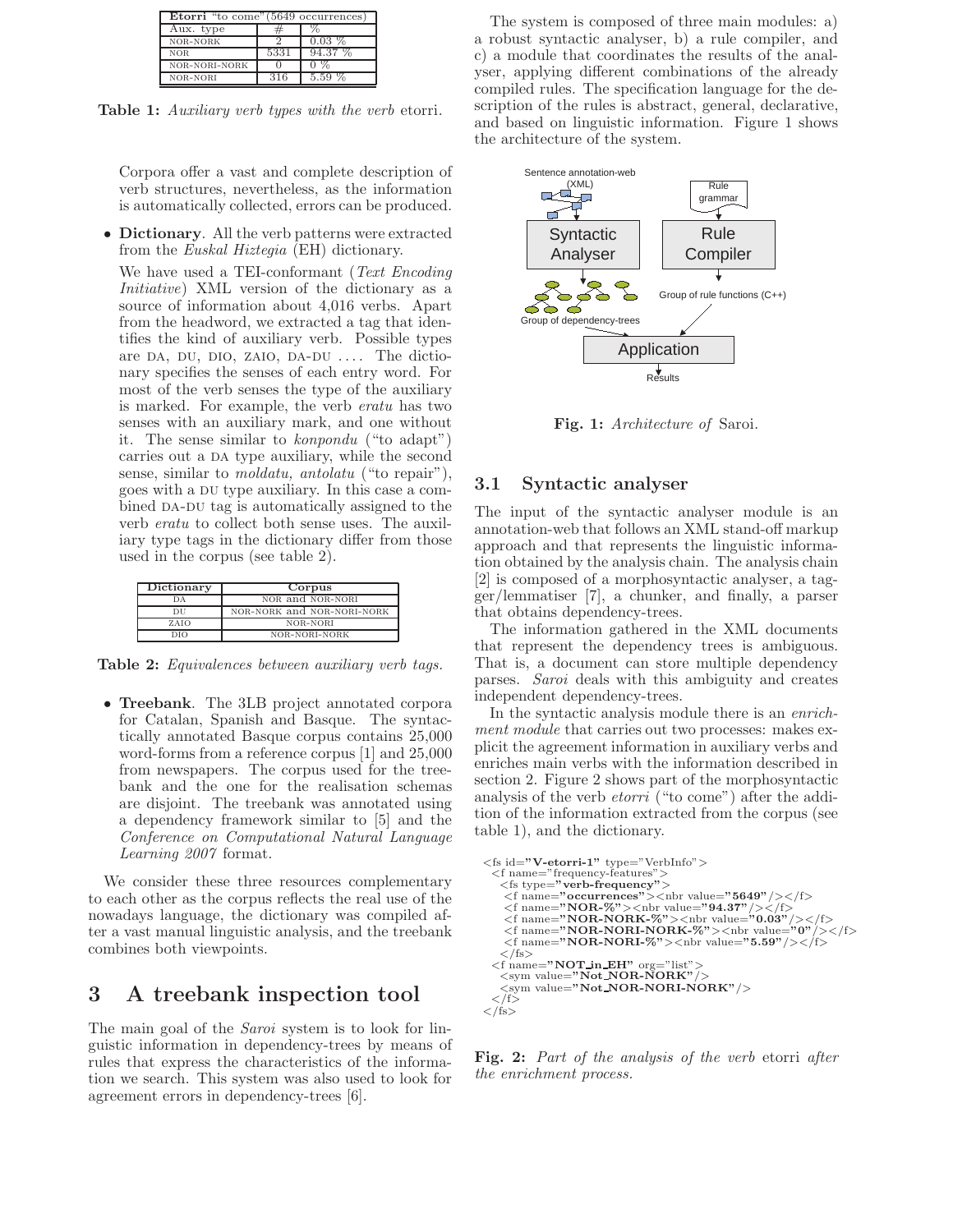### 3.2 Rule compiler

The rule grammar that constitutes the input of the rule compiler has been defined by means of a general specification language. The aim of this language is to search for any linguistic structure in a dependency tree. The use of an abstract specification language has several advantages: a) declarativeness, b) maintainability and, c) efficiency, as the abstract rules will be compiled to an object language  $(C++)$ . The rules allow the traversing of the dependency tree while at the same time checking syntactic constraints.

In the rules we use linguistic information such as tags that define dependency relations between the elements of the sentence (e.g. ncsubj, ncobj,...), as well as tags defining features of the syntactic elements (number, case, ...). Apart from this, some operators have been defined to navigate vertically the dependencytree and to inspect linguistic features.

The rules, written in an abstract language, cannot be directly applied to a dependency tree because they must first be translated into executable statements. We defined and implemented a syntax-directed translation scheme [3] for that purpose.

# 4 Preprocessing

Therefore, we have three linguistic data resources with very different origins: a) a group of verbs together with information about the types of auxiliary verbs they appear with, extracted from a corpus, b) another group of verbs with the same information but extracted from a dictionary, and lastly, c) a treebank of correct and standard Basque. In addition, we have a system, Saroi, that looks for linguistic information in treebanks. So, we can reuse all these elements to enrich the dictionary. As the enrichment module manages verbal information from different origins, we can use this to obtain different lists of verbs. The verbs obtained from the corpus are 2,541 and those extracted from the dictionary, 4,016, with a total of 5,264 different verbs, showing that not all the verbs appear in both sources:

- 1,248 verbs only appear in the corpus ("Corpus Only, CO"): i) Verbs appearing in journalistic style but not in the dictionary, e.g. klonatu ("to clone"), ii) Mistyped verbs, and iii) Multiword verbs that do not appear neither as entries nor as subentries in the dictionary.
- 2,723 verbs are exclusively gathered in the dictionary "Dictionary Only, DO"). Examples of these verbs are those marked in the dictionary as: i) Infrequent verbs, e.g. urgoitu ("to get tired"), ii) Dialectal variants, e.g. haurridetu ("to make sister cities") used in the French speaking area, and iii) Verb entries marked as highbrow. An example is, hatsanditu ("to get out of breath").
- 1,293 verbs appear in both sources, corpus and dictionary ("Both, B").

# 5 Finding inconsistencies

The resources used for this experiment are the "Both, B" list of verbs and Saroi. The main objective in this first experiment is to look for inconsistencies between the subcategorisation information that appears in the corpus and in the dictionary. For us an inconsistency occurs when the types of auxiliary verb in the corpus and in the dictionary are different. For example, the verb zauritu ("to wound") appears with auxiliaries of type NOR in the corpus and with a DU tag in the dictionary (DU is equivalent to NOR-NORK and NORnori-nork, see table 2).

### 5.1 The experiment

Let us see step by step the process followed:

- 1. Analysis of the "B" verb list by means of the analysis chain mentioned in section 3.1.
- 2. Enrichment of these verbs with the information extracted from the corpus and from the dictionary. After the enrichment process has concluded, each of the verbs will have information similar to the one showed in figure 2.
- 3. Application of a set of four rules, one for each auxiliary verb type, to the resulting verb list using Saroi. Figure 3 shows the rule for detecting inconsistencies in auxiliary verbs of type NOR.

#### RULE INCONSISTENCY\_IN\_NOR\_TYPE

```
Detect ( @.pos == 'ADI' & @.occurrentences >4 &@.NOR-% >50 & @.Not NOR )
```
Fig. 3: Detecting inconsistencies in NOR auxiliaries.

The rule in figure 3 can be paraphrased as: mark that a tree fulfils this rule if the current node  $(2\omega)$ has as part of speech  $(@.pos)$  ADI (verb), the verb appears in the corpus more than four times and goes with an auxiliary of type nor with a proportion of more than 50%. But besides this, the entry in the dictionary indicates that the same verb does not usually carry a nor auxiliary. So, we notice a clear inconsistency between the data extracted from the corpus (the verb appears more than half of the times with the nor auxiliary) and those extracted from the dictionary (it does not appear with auxiliaries of type nor).

We have only inspected the verbs with more than 4 occurrences in the corpus to avoid the appearance of mistyped words erroneously marked as verbs. In addition, we think that a clear inconsistency occurs if the proportion of an auxiliary verb in the corpus is more than 50%.

### 5.2 The results

In a list of 1,293 verbs, 53  $(4\%)$  present inconsistencies referring the auxiliary verb. In 45 of the cases (84.9%) there is an inconsistency of type NOR. 6 cases  $(11.3\%)$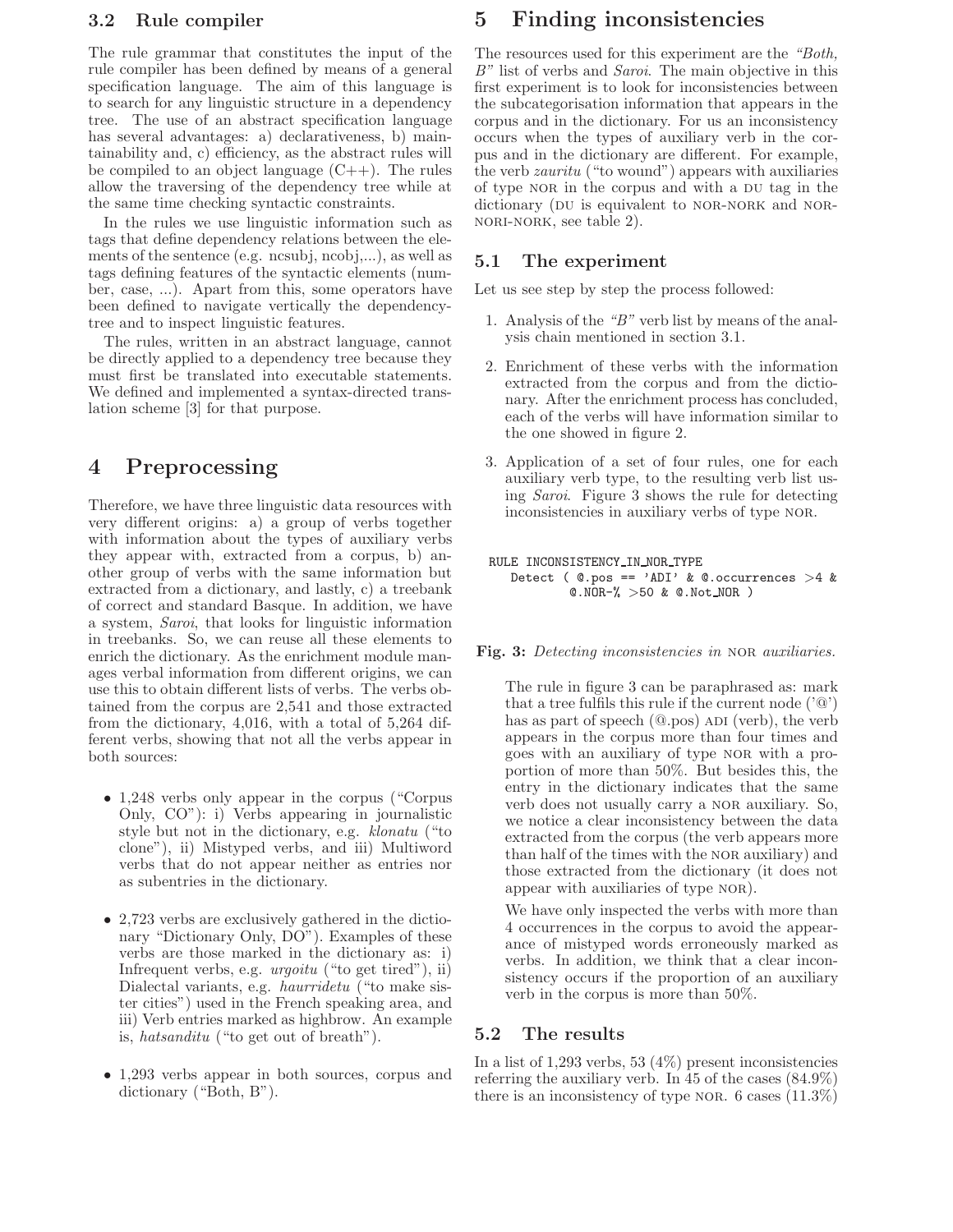showed a NOR-NORK inconsistency. 2 times  $(3.77\%)$ a nor-nori difference appears, while no nor-norinork inconsistencies are marked.

A priori, we expected a high proportion of nor type inconsistencies before seeing the results. In Basque, when the verbs are used as impersonal, the ergative argument of the sentence (the subject of the clause) is ellided and verbs of type NOR-NORK turn into NOR. This fact is not reflected in the dictionary.

A linguist made manually a deeper analysis of the inconsistencies and found the following casuistry:

- In 36 of the cases (67.9%) there was a lack of some verb alternation (impersonal, inchoative, . . . ) in the dictionary. In this case, the alternating syntactic structures in the corpus together with their examples can be added to the dictionary.
- In 11 of the cases (20.7%) the verb usage in the corpus and in the dictionary differs. These are interesting for examining the real verb usage and the reasons for changes in language use.
- 5 errors  $(9.4\%)$  were identified in the dictionary. We manually verified that when the subcategorisation tag in the dictionary indicated an auxiliary type, examples in the dictionary showed others.
- In one of the cases  $(1.9\%)$ , although the wordform was the same, the senses of the verb in the corpus and in the dictionary were different.

We have observed that from a list of 1,293 verbs 53  $(4\%)$  are marked by *Saroi* as inconsistencies. A linguist has confirmed that all the proposals present real inconsistencies, so we have obtained reliable results. The inconsistencies have been used to propose the inclusion of new verb alternations and new verb usage in the dictionary, and confirm the usefulness of the corpus as a source of language use information.

# 6 Adding new entries

The objective of this second experiment is to enrich EH with new verb entries found in the corpus and the treebank but that are missing in the dictionary. In this case we have used the "Corpus Only,  $CO$ " list of verbs, and the treebank. We consider that a verb could be proposed to be part of the dictionary if in addition to being in the corpus, it also appears in the treebank. As the treebank was manually tagged and contains correct linguistic information, we think that it offers enough guarantee for the purpose we follow. Treebanks have the advantage of having less noisy data compared to that obtained by automatic parsers.

### 6.1 The experiment

The process followed to look for verbs that appear in the corpus and in the treebank, but not in the dictionary, is the following one:

1. As we are looking in the treebank for specific verbs lemmas, first, we have automatically created a rule similar to the one in figure 4 for each of the verbs appearing in the corpus (1,248 rules). In the rule in the figure 4, only the nodes in the dependency-trees with the ADI (verb) POS tag are inspected and if we find one with the lemma "ados etorri"("to agree") occurring in the corpus more than 10 times, the dependency-tree that fulfils the conditions is marked.

2. The rules are applied to the treebank using Saroi.

```
RULE VERB ADOS ETORRI
     Detect (@.pos == 'ADI' &
               @.lemma == 'ados etorri' &
               @.occurrences >10 )
```
Fig. 4: Detection of a verb in the treebank.

#### 6.2 The results

Table 3 presents in detail the results of this experiment. The first column shows the candidate verbs. Column 2 indicates the number of occurrences in the corpus while column 3 (Treeb.) shows the number of times in which rules have been activated in the treebank. This column has been divided into two, a) the part of the treebank that is composed of literary texts and, b) the part composed of journalistic texts. Finally, the last column (Propo?) indicates whether an expert proposes or not the verb for its inclusion in the dictionary. The reasons used by the linguist for accepting or rejecting the verbs that appear only in the corpus are diverse:

| Verb           | Corp.  | Treeb.         |                | Propo? |        |
|----------------|--------|----------------|----------------|--------|--------|
| not in         | occurs | EEBS           | Journ.         | Propo? | Reason |
| dictionary     |        | occurs         | occurs         |        |        |
| baloratu       | >50    | 1              | $\overline{2}$ | Reject | 1R.    |
| blokeatu       | >50    | $\overline{0}$ | 5              | Accept | 1A     |
| diseinatu      | >50    | $\overline{0}$ | $\mathbf{1}$   | Accept | 1A     |
| exijitu        | >50    | 1              | $\overline{2}$ | Doubt  | D.     |
| inbertitu      | >50    | $\overline{0}$ | $\overline{4}$ | Accept | 1A     |
| hitzartu       | >50    | $\overline{0}$ | $\overline{7}$ | Accept | 2A     |
| hitzeman       | >50    | $\overline{0}$ | $\overline{2}$ | Accept | 2A     |
| kaltetu        | >50    | $\overline{0}$ | $\mathbf{1}$   | Accept | 2A     |
| iustifikatu    | >50    | $\overline{0}$ | $\mathbf{1}$   | Accept | 1A     |
| planteatu      | >50    | $\frac{2}{3}$  | 3              | Accept | 3A     |
| menperatu      | >50    |                | $\overline{0}$ | Reject | 2R     |
| afiliatu       | >10    | 0              | T              | Accept | 1A     |
| berdintsu izan | >10    | $\overline{0}$ | $\mathbf{1}$   | Doubt  | D      |
| deskubritu     | >10    | $\overline{4}$ | $\overline{0}$ | Reject | 1R     |
| erlazionatu    | >10    | $\overline{1}$ | $\overline{0}$ | Accept | 1A     |
| errebindikatu  | >10    | $\overline{0}$ | $\frac{2}{3}$  | Accept | 1A     |
| errekurritu    | >10    | $\overline{0}$ |                | Doubt  | D      |
| finantzatu     | >10    | $\Omega$       | 6              | Accept | 1 A    |
| kargugabetu    | >10    | $\Omega$       | $\mathbf{1}$   | Accept | 1 A    |
| kartzelaratu   | >10    | 1              | $\overline{0}$ | Accept | 1A     |
| kolaboratu     | >10    | $\Omega$       | $\mathbf{1}$   | Accept | 1A     |
| komentatu      | >10    | 1              | $\Omega$       | Doubt  | D      |
| konplikatu     | >10    | 1              | $\overline{0}$ | Accept | 1A     |
| lanpetu        | >10    | 1              | $\overline{0}$ | Reject | 3R     |
| ingresatu      | >10    | $\overline{0}$ | $\overline{2}$ | Reject | 1R     |
| inkomunikatu   | >10    | $\overline{0}$ | 6              | Accept | 1A     |
| inkulpatu      | >10    | $\overline{0}$ | $\mathbf{1}$   | Reject | 4R     |
| inspiratu      | >10    | $\mathbf{1}$   | $\overline{0}$ | Accept | 1A     |
| integratu      | >10    | $\overline{1}$ | $\mathbf{1}$   | Accept | 1A     |
| konprometitu   | >10    | $\overline{0}$ | $\mathbf{1}$   | Accept | 1A     |
| kotizatu       | >10    | $\overline{0}$ | $\mathbf{1}$   | Accept | 1 A    |
| kriminalizatu  | >10    | $\overline{0}$ | $\mathbf{1}$   | Doubt  | D.     |
| merkaturatu    | >10    | $\overline{0}$ | 5              | Accept | 1A     |
| praktikatu     | >10    | 1              | $\overline{0}$ | Accept | 1A     |
| profitatu      | >10    | $\overline{1}$ | $\overline{0}$ | Accept | 1A     |

Table 3: Candidate verbs.